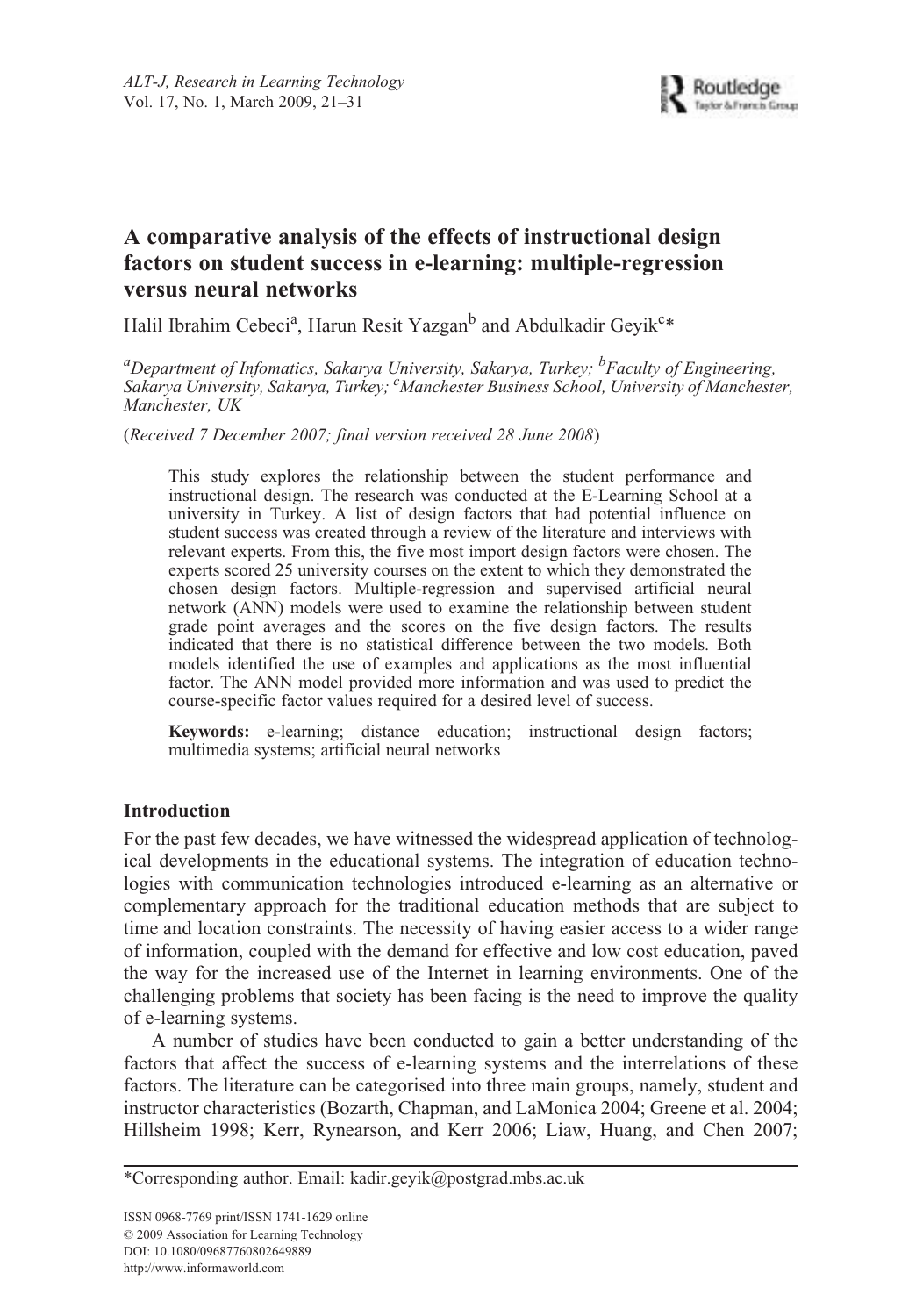Marom et al. 2003; Soong et al. 2001), instructional design factors (Bozarth, Chapman, and LaMonica 2004; Wegner, Holloway, and Garton 1999), and demographic variables (Diaz 1999; Diaz 2000; Dille and Mezack 1991; Hillsheim 1998; Lynn 2002; Marom et al. 2003; Muse 2003).

Of these success factors, good instructional design is seen as a necessity for the establishment of efficient learning environments. Instructional design factors can be defined as the optimum design of the instructional environment to meet the requirements of both the students and the instructors (Qureshi 2004). Instructional design, from the Web-based learning perspective, is a three-dimensional process involving designers, students, and instructors (Wegner, Holloway, and Garton 1999). The designers provide the students with the appropriate course content through working collaboratively with the instructors. Fresen and Boyd (2005) conducted a study regarding the critical success factors of Web-based learning systems and they synthesised a list of success categories and associated factors from several e-learning resources. For the category of instructional design, they identified 15 factors, which it is possible to divide into two groups: content design-related factors and other instructional design factors (Table 1). The first group of factors is more about the interface design aspect of e-learning contents while the latter group is associated with the usability of content and student interaction.

The literature already offers a range of recommendations for the first group of interface design factors, also known as content development standards, concerning issues such as the design of Web interface (Rollins 2002), texts (Ardac and Unal 2008; Bullock, Geraci, and Bear 2003; Ipek 2001; Lee 1999; Qureshi 2004; Pomales-Garcia and Liu, 2006) multimedia applications such as graphics (Angeli and Valanides, 2006; Jennings 2001; Qureshi 2004; Swan 2001), animations, video files, and colours (Angeli and Valanides 2006; Bhowmick et al. 2007; Bullock, Geraci, and Bear 2003; Ipek 2001; Jones 2002; Paul 2001; Qureshi 2004), practical exercises and illustrative examples (Jennings 2001; Paul 2001). We already know that animations should be designed to be interactive, complementary, and supportive to the text documents (Bullock, Geraci, and Bear 2003; Ipek 2001), but that the excessive usage of graphics and animations may distract the attention of the students from the course (Ipek 2001). This study will assess the relative importance of such factors on student performance.

| <b>Factors related to content design</b>                                                                                                                                                                                                                                                                                                                                                                                                   | Other instructional design factors                                                                                                                                                                                                                                                                                                                                                                   |
|--------------------------------------------------------------------------------------------------------------------------------------------------------------------------------------------------------------------------------------------------------------------------------------------------------------------------------------------------------------------------------------------------------------------------------------------|------------------------------------------------------------------------------------------------------------------------------------------------------------------------------------------------------------------------------------------------------------------------------------------------------------------------------------------------------------------------------------------------------|
| • Rich learning resources/sound learning<br>materials<br>• Design standards/guidelines/minimum<br>requirements<br>• Manageable segments/modular/chunking<br>• Appropriate use of images, graphics<br>• Appropriate layout and presentation<br>• Appropriate bandwidth and download<br>demands/speed<br>• Purposeful use of learning media<br>• Routine review and evaluation of<br>courses/products<br>• Offer a complete learning package | • Usability/minimise student frustration/<br>appealing<br>• Co-operative/group learning/team work/<br>reciprocity<br>• Student engagement in higher cognitive<br>levels/knowledge construction/challenges<br>• Enhanced student motivation/<br>responsibility for own learning<br>• Inclusivity: social, cultural, gender,<br>disabilities<br>• Interactivity/active learning/learning<br>activities |

Table 1. Instructional design factors.

Source: Fresen and Boyd 2005.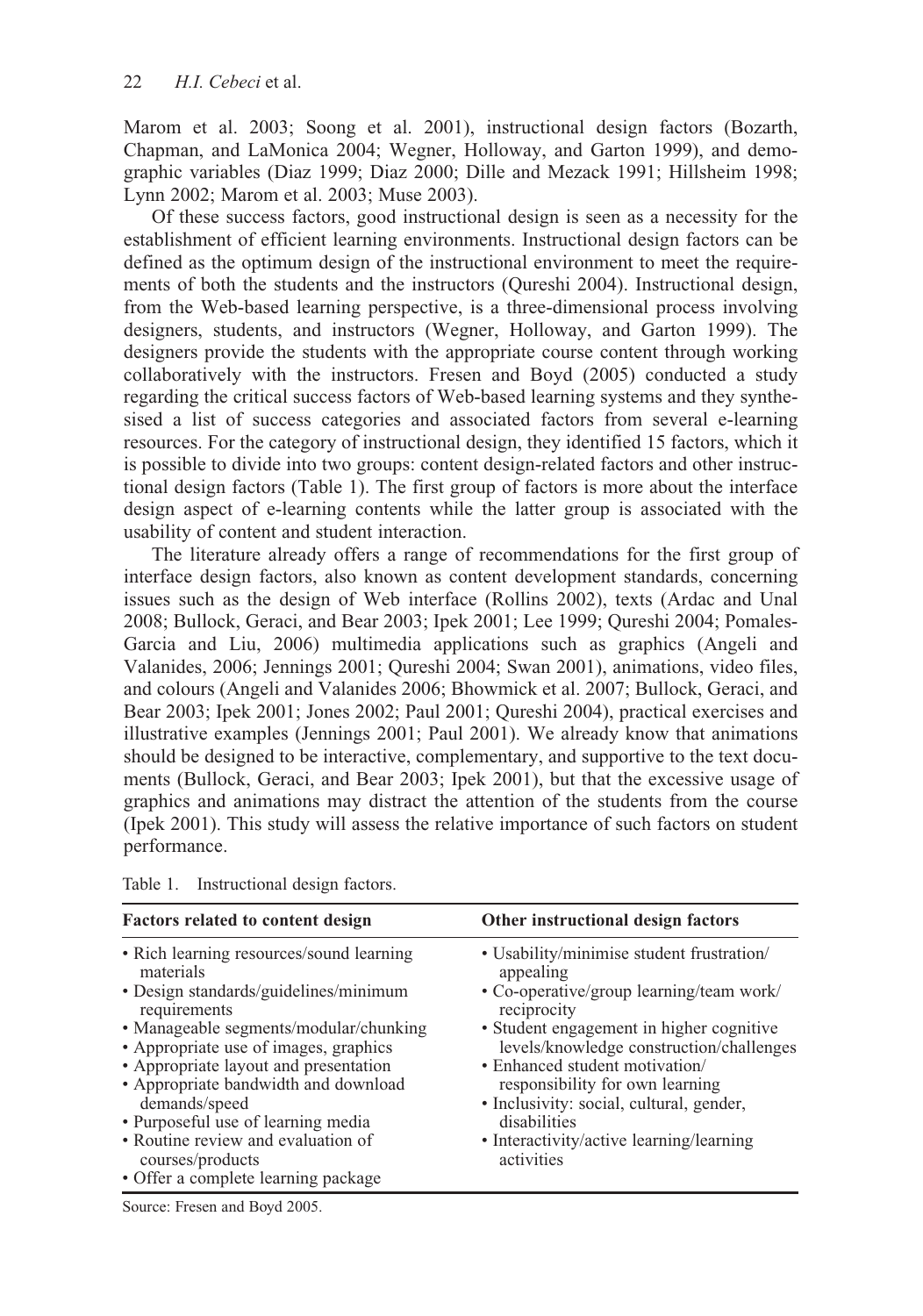## **Methodology**

The success of a learning system depends on the level of efficiency in which students can grasp the contents of their courses. Since measuring this efficiency may not be easy to formulate, grade points are seen as indicators for students' success. The aim of this study is to establish a relationship between instructional design factors and the student success level. This relationship is investigated by making use of statistical and neural networks techniques. This section will describe issues regarding the variable selection, data collection and sampling, and data analysis.

## *Creation of criteria*

Having considered the instructional design factors particularly related to content design from the relevant literature, a list was created of 13 variables that are thought to be have an effect on student success. These variables were emailed to 20 interviewees a week ahead of a semi-structured individual interview. Interviewees were experts who had been working on the project for more than five years. Eighty percent of the participants had an academic background in instructional design while the rest mostly had a design-oriented background. The email included an invitation for the semi-structured interview together with information about what they were asked to carry out before attending the interview. A text file including some explanation of the variables and their brief description was also attached. The main aim of the email communication was to ask the interviewees to consider the suitability of those variables as instructional design criteria.

During the interview, the interviewees were also allowed to combine or eliminate some of the variables to create a reduced set. All possible instructional design factors suitable for the current project were extracted. The decision criterion for selecting those factors was based on the major agreement of the participants for each criterion. Of these 13 variables, two were eliminated by all the participants and the rest were reduced to five factors.

At the end of the interview stage, the following criteria were selected as predictors of success: the length of the texts, the usage of examples and applications, exercises, quiz and homework, multimedia applications, and visual integrity. These criteria were utilised by the select models as independent variables, while the average grade of students in different courses was used as a proxy for student success. However, in the second implication of the artificial neural network (ANN) model, a different operationalisation was employed, which will be presented later.

#### *Sample*

The data used to perform the analyses were collected from the e-learning school of a university in Turkey. The school consists of five different study programmes with more than 100 courses, serving more than 1000 students in total. Only one study programme is business-related while the rest of them are technically oriented.

A sample of five courses was selected from each programme for the data analyses, giving a total of 25 courses. Each of the five courses is programme-specific and considered as representative for the corresponding programmes. The sampling process ensured that the courses chosen have different types of content covering a wide range of subjects and the sample includes courses with a variety of difficulty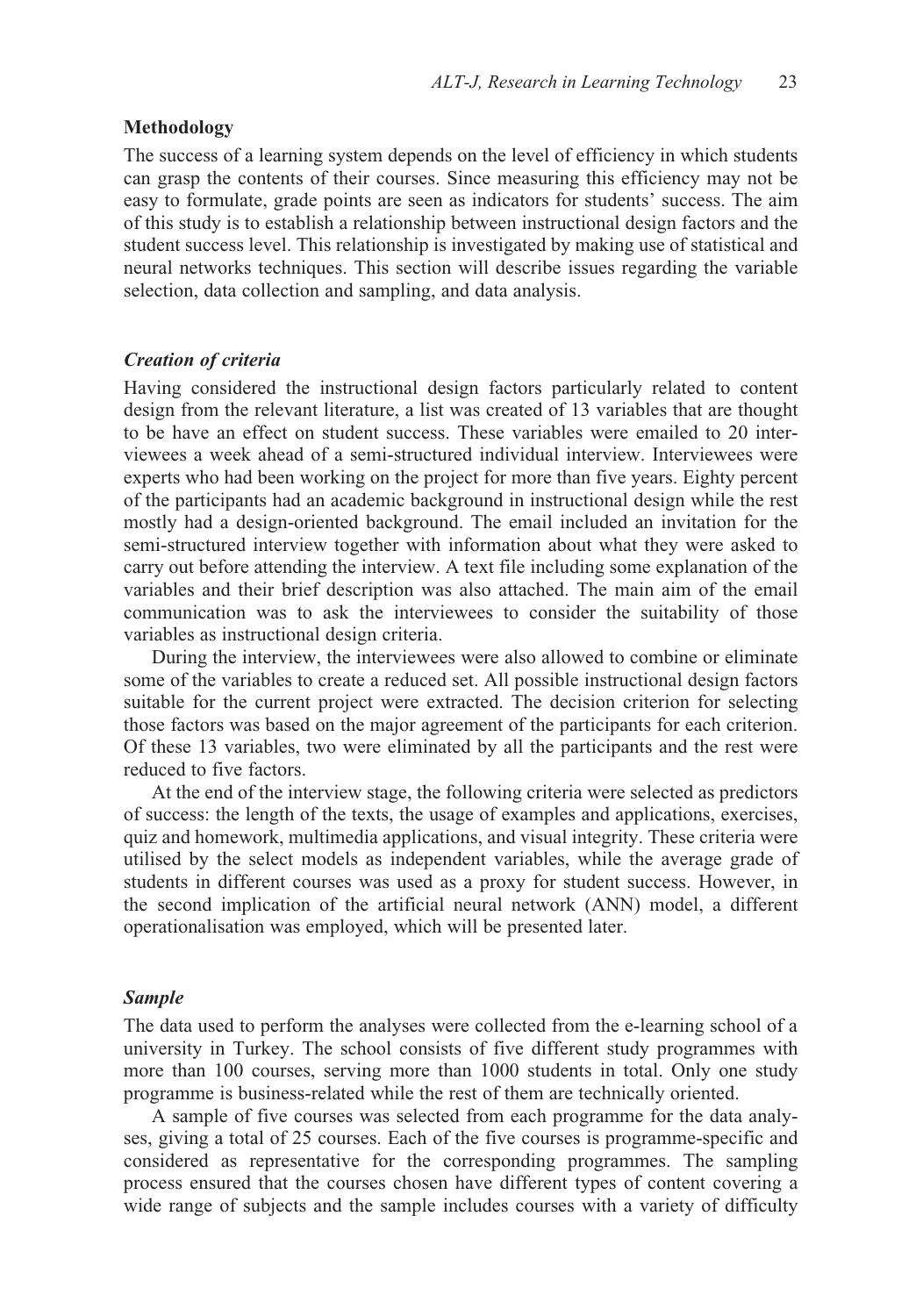level for each specific programme. More than 100 students were enrolled in each course.

# *Data collection*

The data collection had two parts. The first was conducted to obtain the instructional design scores. The courses were evaluated by the experts on each of the selected instructional design factors. Second, students' grade point averages were collected for the corresponding courses directly from the student registration office of the university.

The first part of the data was collected from the experts in the form of a survey. The survey was used to obtain the scores on the five instructional design criteria, for each of the 25 courses. The experts were asked to evaluate each course based on the selected criteria by giving points on a scale between 0–10. The average grade was based on overall 100 points. The results of these evaluations as an average of all opinions (for five random courses) can be seen in Table 2. In Table 2, the first column shows the codes which were developed for the purpose of differentiating the courses.

The length of the text was compared to already determined standards. The related literature suggests that the optimal length of the texts should be 8–10 pages, given that anything between six and 12 pages is acceptable (Bullock, Geraci, and Bear 2003; Ipek 2001). The length of the texts was categorised into three classes and for each of them a ranking point was assigned. Conversion of the total average rankings into the 10-point scale provided the final results for this variable.

Examples and applications, and exercises and homework were rated by dividing the number of weeks where these factors were demonstrated by the total number of weeks in the course. Regarding the usage of multimedia applications, this factor was assessed based on the usage of graphics and animation. Two usage categories were considered and the rankings corresponding to that categorisation converted to an average usage of both animation and graphics, which was taken as a final point value.

The experts evaluated visual integrity intuitively as an average of the evaluations given to the quality of colour competence, the inclusion of multimedia applications and the texts in the whole content, and the errors occurred in the graphics and animations used in the texts.

The final column represents the weighted average of the final marks of homework, quiz, and final examination for a given course. The percentage of final examination is

|                | Pointing results         |                                             |                              |                            |                     |                  |  |  |  |
|----------------|--------------------------|---------------------------------------------|------------------------------|----------------------------|---------------------|------------------|--|--|--|
| Course<br>code | Length<br>of the<br>text | The usage of<br>examples and<br>application | Exercises<br>and<br>homework | Multimedia<br>applications | Visual<br>integrity | Average<br>grade |  |  |  |
| $30 - 105$     | 6.4                      | 5.0                                         | 9.3                          | 5.7                        | 7.0                 | 49.57            |  |  |  |
| $32 - 101$     | 4.3                      | 5.7                                         | 0.7                          | 8.6                        | 6.0                 | 45.54            |  |  |  |
| $34 - 101$     | 5.0                      | 5.7                                         | 2.9                          | 6.8                        | 6.0                 | 41.38            |  |  |  |
| $36 - 101$     | 6.0                      | 6.4                                         | 1.4                          | 7.9                        | 7.7                 | 58.60            |  |  |  |
| $38 - 105$     | 6.0                      | 5.0                                         | 0.7                          | 6.8                        | 6.7                 | 45.38            |  |  |  |

Table 2. Scores for each course for the five instructional design factors.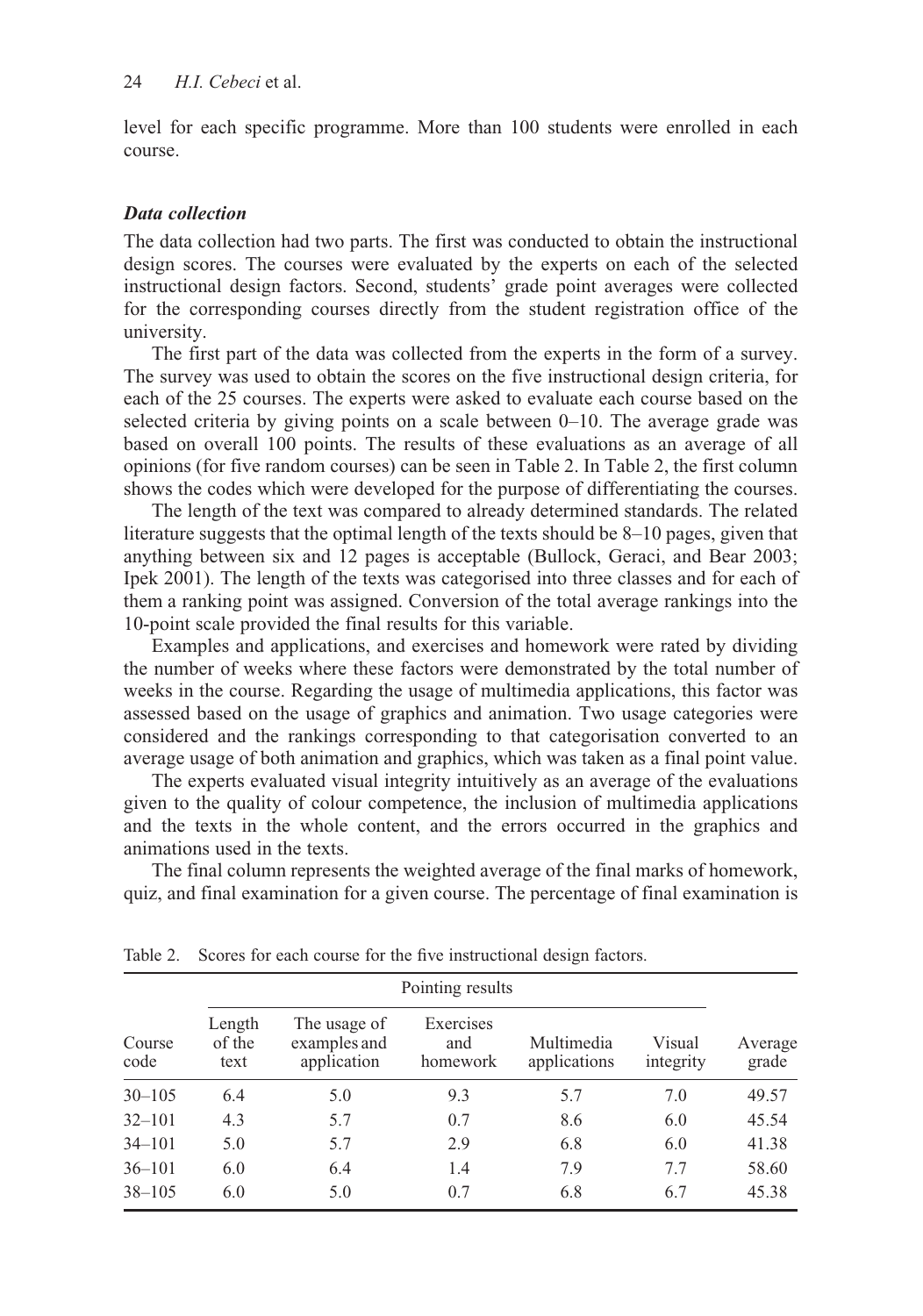80% while homework and quiz marks take 20% overall. The study assumes that the questions that were asked in the quiz and final exam were extrapolated from the course content.

#### *Data analysis*

The relationship between the criteria and the success of students was analysed using two different prediction methods, a multiple-regression analysis technique and an ANN model (multi-layer perception). These prediction methods have already been used in several comparative studies in different areas (Baker and Richards 1999; Gaudart, Giusiano, and Huiart 2004; Guiterez-Estrada et al. 2004; Hardgrave, Wilson, and Walstrom 1994; Hyvarinen and Bingham 2003). Recent studies have considered ANN as an alternative method of traditional data analysis techniques or perhaps a more-developed version of these techniques. Although the solution of an ANN may not be the optimum one, its results can be considered rather satisfactory as compared with other traditional methods (Hertz, Krogh, and Palmer 1994; Oztemel 2003).

The ANN prediction models used in the current study are presented below. The models' network typology consists of three layers, namely input, hidden, and output layers. In the first model, the input and the hidden layers have five nodes each while the output has one node only (see Figure 1). The second model's typology consists of one input node, one hidden node, and five output nodes (see Figure 2).

#### **Numerical illustrations**

This section provides some illustrations with regards to the implementation of the two prediction models on the dataset as well as the associated results obtained from the analyses.



Figure 1. Typology of feed-forward neural network model.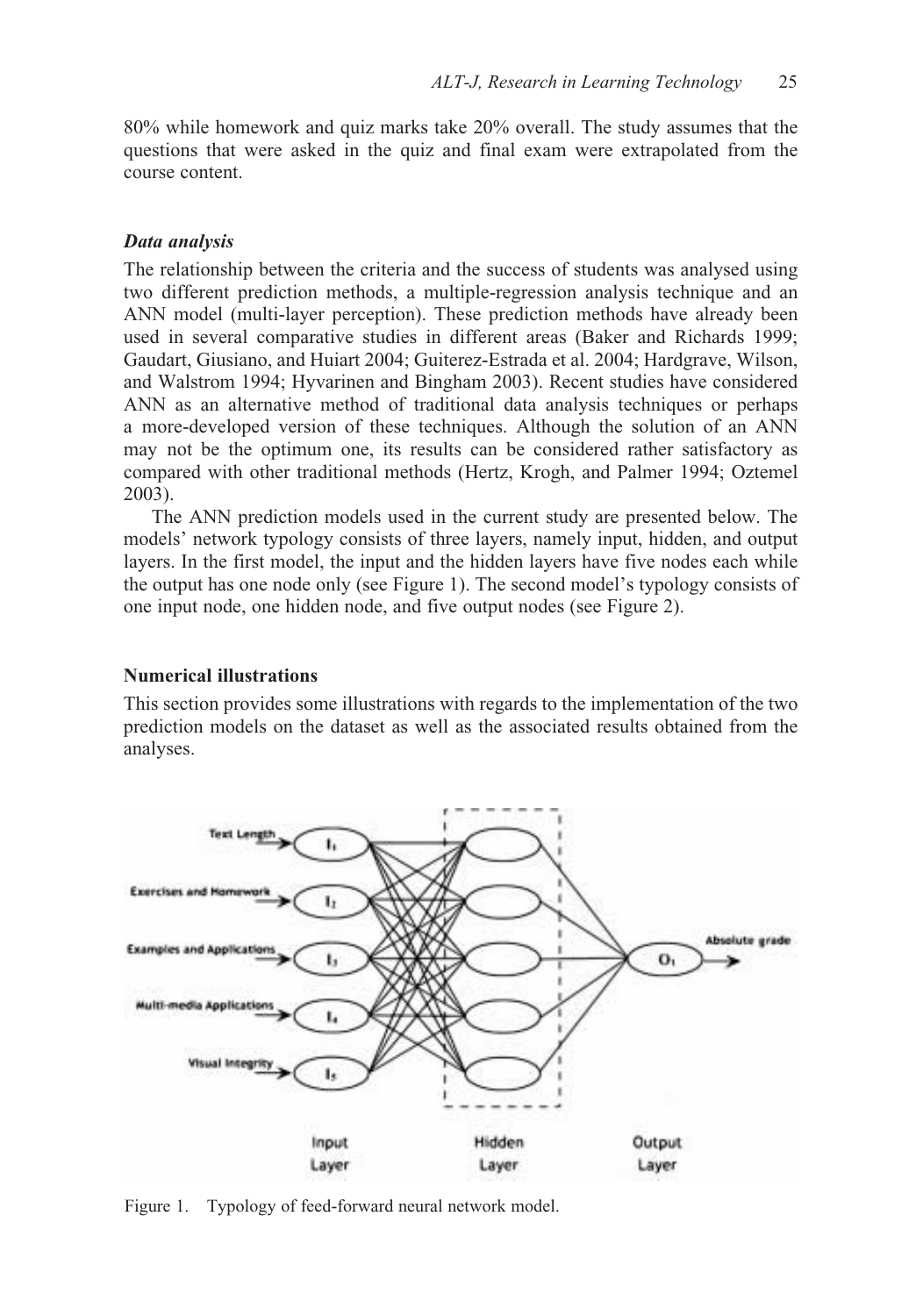

Figure 2. Typology of back-forward neural network model.

## *Multiple-regression model*

After employing the regression analysis, the coefficient of determination  $(R^2)$  was found to be 0.8067 and it indicated that the five criteria used in the model can explain 80.67% of average grade points of all courses. The resulting *F*-value, which was 15.859 with a probability of 0.00003, leads us to reject the null hypothesis  $(H_0$ . The regression coefficients of the model are all equal to each other that have a value of zero). Furthermore, a *t*-test analysis was performed within a 95% level of confidence to check whether the regression coefficients were significant or not. The results of the *t*-test can be seen in Table 3. In the table,  $X_1$ ,  $X_2$ ,  $X_3$ ,  $X_4$ , and  $X_5$  were used to refer to the length of the text, the usage of examples and applications, exercises and homework, multimedia applications, visual integrity respectively.

As it can be seen from the Table 3, all coefficients are statistically significant. Therefore, the regression model can be as follows:

$$
y = 2.9125x_1 + 3.8187x_2 + 0.4530x_3 + 1.4641x_4 + 3.1639x_5 - 21.6215
$$
 (1)

The expected and the obtained values were compared using a *t*-test, and it was concluded that there is no statistical difference between them  $(t = -0.006, p = 0.99)$ .

| Variable       | Coefficient | $t$ -value | $p$ -value |  |
|----------------|-------------|------------|------------|--|
| X1             | 2.912       | 3.067      | 0.006      |  |
| X2             | 3.819       | 3.201      | 0.005      |  |
| X3             | 0.453       | 1.949      | 0.048      |  |
| X4             | 1.464       | 2.251      | 0.036      |  |
| X <sub>5</sub> | 3.164       | 2.126      | 0.047      |  |
| Constant       | 21.622      | $-2.280$   | 0.034      |  |

Table 3. Regression model coefficients.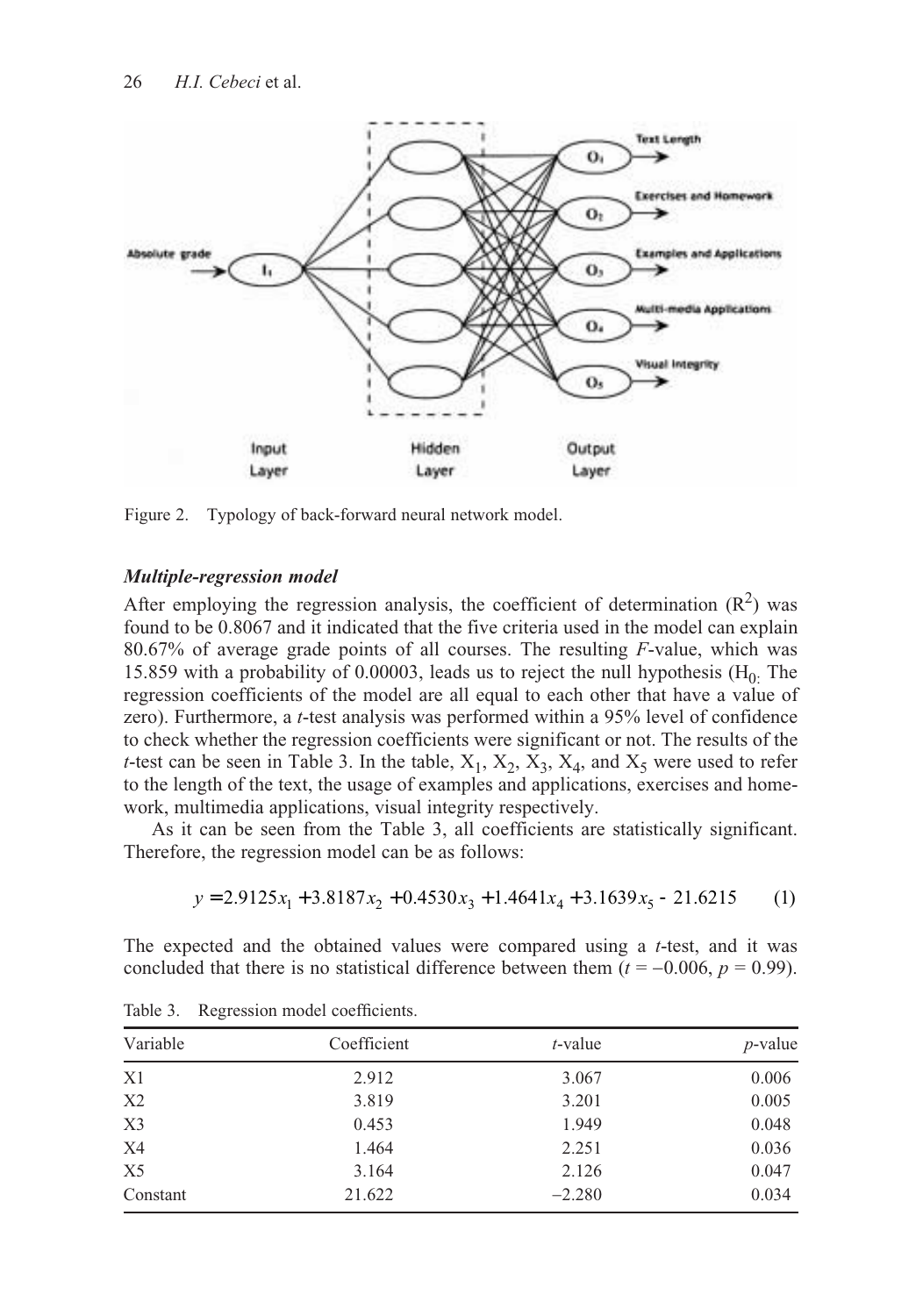The results of the regression analysis indicated that the five instructional design factors are related to students' success. It can also be concluded that the most effective factor is the usage of examples and applications.

#### *Multi-layer perceptron models*

The ANN prediction model was designed in two different ways. It can be applied in a way similar to that of the multiple-regression model, which considers the instructional design factors as input and then tries to predict average grade points. It can also be applied inversely, where the average grade points are used as an input and therefore ending with the instructional design factors as an output. In the following sections, the implementation of these models on the selected data will be demonstrated.

# *Feed-forward prediction*

The first ANN model predicts the average grade points via the multi-layer perceptron method. Hence, the dataset was scaled within the interval of 0–1. The dataset was divided into three sub-sets, the training set, the test set, and validation set. Accordingly, the data collected from the 25 samples were divided into 10 training, five test, and 10 validation sub-sets. For homogeneity purposes, the dataset was divided over the courses in the three divisions. Given the unavailability of a large sample, the error value was selected as high as 0.07. Table 4 shows the prediction input sets, the expected outputs, the predicted outputs and the error percentage, which represents the difference between the prediction results and the expected values.

After a series of simulation studies, the network reached 100% learning and 100% test success in the 100000th iteration with a learning coefficient of 35% and a momentum coefficient of 75%. In order to evaluate whether there was a significant difference between the expected and the predicted values, a *t*-test analysis was performed. The *t*-test value ( $t = 0.04$ ,  $p = 0.96$ ) revealed statistically significant results.

It is possible to see from Table 4 that the predicted values are close to their corresponding expected values. Only for the second and the fourth cases, the error values

| Prediction dataset |         |         |         |         |                    |                     |                |
|--------------------|---------|---------|---------|---------|--------------------|---------------------|----------------|
| Input 1            | Input 2 | Input 3 | Input 4 | Input 5 | Expected<br>output | Predicted<br>output | Error $(\% )$  |
| 0.057              | 0.057   | 0.000   | 0.075   | 0.070   | 0.494              | 0.505               | $0.009(1.8\%)$ |
| 0.071              | 0.085   | 0.000   | 0.089   | 0.083   | 0.687              | 0.741               | $0.054(7.8\%)$ |
| 0.040              | 0.057   | 0.100   | 0.068   | 0.073   | 0.493              | 0.479               | $0.014(2.8\%)$ |
| 0.043              | 0.057   | 0.007   | 0.086   | 0.060   | 0.455              | 0.431               | $0.024(5.2\%)$ |
| 0.033              | 0.061   | 0.100   | 0.068   | 0.073   | 0.495              | 0.478               | $0.017(3.4\%)$ |
| 0.064              | 0.057   | 0.000   | 0.073   | 0.077   | 0.563              | 0.554               | $0.009(1.5\%)$ |
| 0.050              | 0.071   | 0.000   | 0.088   | 0.077   | 0.581              | 0.595               | $0.014(2.4\%)$ |
| 0.050              | 0.057   | 0.086   | 0.057   | 0.063   | 0.461              | 0.458               | $0.003(0.6\%)$ |
| 0.067              | 0.050   | 0.000   | 0.079   | 0.063   | 0.491              | 0.480               | $0.011(2.2\%)$ |
| 0.067              | 0.057   | 0.000   | 0.043   | 0.067   | 0.494              | 0.490               | $0.004(0.8\%)$ |

Table 4. The differences between the expected and predicted results for the first multi-layer perceptron model (five inputs, one output).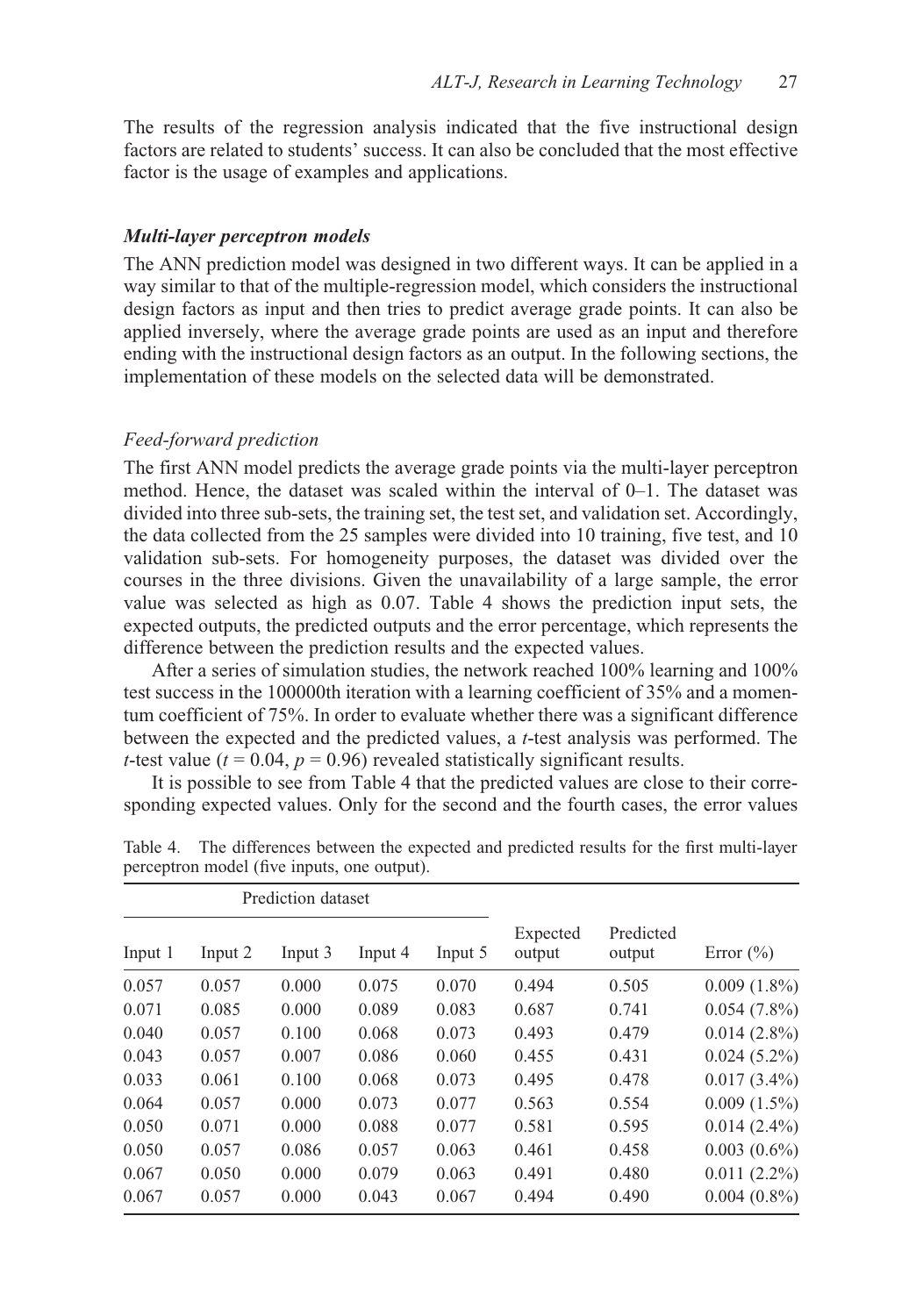are slightly high. A reasonable explanation for this could be that the sample size for training was not large enough. Even though sample size for training was not sufficient, the worst prediction result of the network had 7.8% of error value. Hence, it can be said that multi-layer perceptron model was performed successfully.

# *Back-forward prediction*

In this part of the study, the second network model uses the first model's inputs as output and ends up with the inputs of the previous model. When the previous output values were used as input, the network was able to produce the instructional design factors' values for a desired interval value of an average grade point.

Similar to the first network model, a 0.07 error value was selected. The network trained had a 100% of learning success and 35% and 75% of learning and momentum coefficients respectively. With these parameters, the network produced the results as shown in Table 5.

In general, the model produced very close results to the expected values, except for output 3. The reason for the high difference between the expected and the network output is that output 3 had a wide range of value varieties, which caused a learning problem in the network and an explanation difficulty.

The back-forward prediction model provides insights about the type of instruments that should be included in the courses. For a desired success level, a reasonable combination of the instructional design factors levels can be predicted.

## **Discussion**

This study investigated the effects of instructional design factors on students' success using multiple-regression and ANN approaches as prediction models. These models were developed and compared using the same prediction dataset. The results indicated that all of the five factors have positive effects on students' success. Additionally, the

|       | Output 1 |       | Output 2 |       | Output 3 |       | Output 4 |       | Output 5 |            |
|-------|----------|-------|----------|-------|----------|-------|----------|-------|----------|------------|
| Input | EΟ       | NNO   | EΟ       | NNO   | EО       | NNO   | EΟ       | NNO   | EO       | <b>NNO</b> |
| 0.494 | 0.057    | 0.053 | 0.057    | 0.058 | 0.000    | 0.031 | 0.075    | 0.068 | 0.070    | 0.067      |
| 0.687 | 0.071    | 0.068 | 0.085    | 0.073 | 0.000    | 0.047 | 0.089    | 0.074 | 0.083    | 0.082      |
| 0.493 | 0.040    | 0.053 | 0.057    | 0.058 | 0.100    | 0.031 | 0.068    | 0.068 | 0.073    | 0.066      |
| 0.455 | 0.043    | 0.043 | 0.057    | 0.056 | 0.007    | 0.028 | 0.086    | 0.067 | 0.060    | 0.064      |
| 0.495 | 0.033    | 0.033 | 0.061    | 0.058 | 0.100    | 0.031 | 0.068    | 0.068 | 0.073    | 0.069      |
| 0.563 | 0.064    | 0.058 | 0.057    | 0.063 | 0.000    | 0.036 | 0.073    | 0.070 | 0.077    | 0.072      |
| 0.581 | 0.050    | 0.059 | 0.071    | 0.065 | 0.000    | 0.037 | 0.088    | 0.071 | 0.077    | 0.073      |
| 0.461 | 0.050    | 0.051 | 0.057    | 0.056 | 0.086    | 0.029 | 0.057    | 0.067 | 0.063    | 0.064      |
| 0.491 | 0.067    | 0.053 | 0.050    | 0.058 | 0.000    | 0.031 | 0.079    | 0.068 | 0.063    | 0.067      |
| 0.494 | 0.067    | 0.053 | 0.057    | 0.058 | 0.000    | 0.031 | 0.043    | 0.068 | 0.067    | 0.069      |

Table 5. The differences between the expected and predicted results for the second multilayer perceptron model (one input, five outputs).

Note: EO, expected output values pertaining to the input values of the second model; NNO, predicted values produced by the network.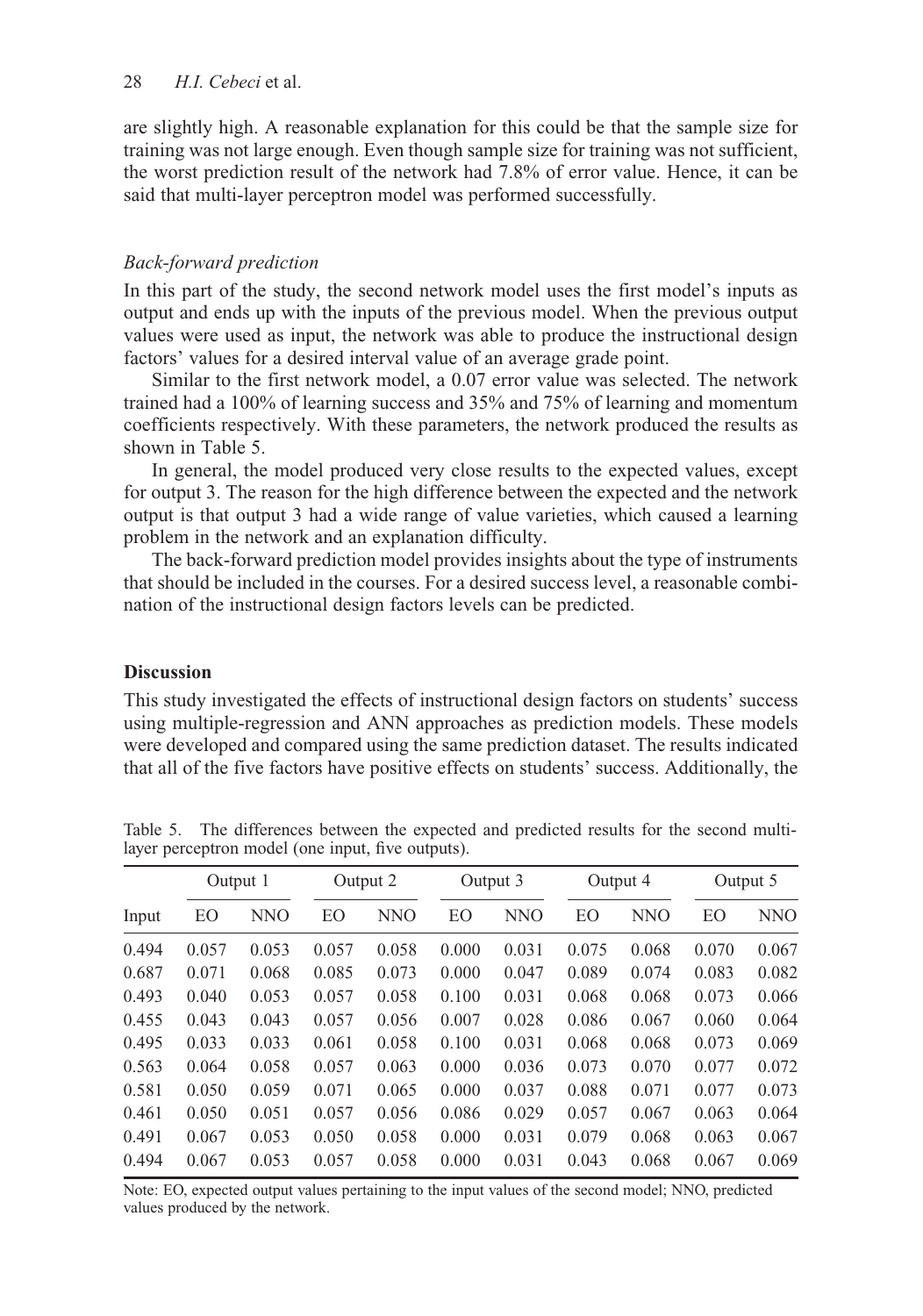multimedia applications and the visual integrity factors have strong relationship with the success of the students, and the usage of examples and applications is the most effective among all factors. By means of the multiple-regression and the feed-forward multi-layer perceptron model, a decision concerning the predicted level of success of a course can be made before displaying the course online. For example, necessary improvements for a course can be taken into consideration during the pre-displaying process. These models can be used as a strategic tool to decide whether to present a course online or not as well as which aspects of it should be improved.

Table 6 summarises the results of both models and the comparison between them, along with their expected outputs based on the error values for the dataset.

A paired *t*-test analysis was conducted to evaluate whether the results of two models were different from each other or not. According to the *t*-test results,  $(t = 0.696, p = 0.504)$ , there was no statistical difference between the two models.

However, it should be noted that the results of the second ANN model (backforward) cannot be possible to be produced by the multiple-regression model. In this manner, ANN models can be chosen instead of a multiple-regression approach due to their capability of giving different aspects of this kind of problem. The back-forward neural network prediction model stimulates us to look at the answers for the question of what design structure a course content should have to make the learning outcomes adequate for the students to lead them to success.

The contribution of this study is two-fold. By introducing the application of ANN to the design of learning environments, it might be possible for the researchers to introduce new problem domains which utilise the capability of this technology. With regards to the contribution of the study for practitioners, the study brings out the implications for an ongoing e-learning system. To be able to reach the highest success level on student performance, several simulation studies can be performed by investigating the effects of different success predictors, not just instructional design factors, on students' success. The simulation could be performed based on the feed-forward neural network model. Furthermore, the simulation can be expanded through the usage of back-forward network model by including the attributes of the learners together with the other success measurements. As a result of this, an appropriate design structure can be tailored for each group of learners.

|                 | ANN approach (feed-forward) |               | Regression approach |               |  |
|-----------------|-----------------------------|---------------|---------------------|---------------|--|
| Expected output | Predicted results           | Error $(\% )$ | Predicted results   | Error $(\% )$ |  |
| 49.4            | 50.5                        | $0.9(1.8\%)$  | 49.9                | $0.5(1.0\%)$  |  |
| 68.7            | 74.1                        | 5.4 $(7.8\%)$ | 71.1                | $2.4(3.4\%)$  |  |
| 49.3            | 47.9                        | $1.4(2.8\%)$  | 49.5                | $0.2(0.4\%)$  |  |
| 45.5            | 43.1                        | $2.4(5.2\%)$  | 44.5                | $1.0(2.1\%)$  |  |
| 49.5            | 47.8                        | $1.7(3.4\%)$  | 49.0                | $0.5(1.0\%)$  |  |
| 56.3            | 55.4                        | $0.9(1.5\%)$  | 53.8                | $2.5(4.4\%)$  |  |
| 58.1            | 59.5                        | $1.4(2.4\%)$  | 57.2                | $0.9(1.5\%)$  |  |
| 46.1            | 45.8                        | $0.3(0.6\%)$  | 47.0                | $0.9(1.9\%)$  |  |
| 49.1            | 48.0                        | $1.1(2.2\%)$  | 48.5                | $0.6(1.2\%)$  |  |
| 49.4            | 49.0                        | $0.4(0.8\%)$  | 46.9                | $2.5(5.0\%)$  |  |

Table 6. Comparison of regression and ANN models.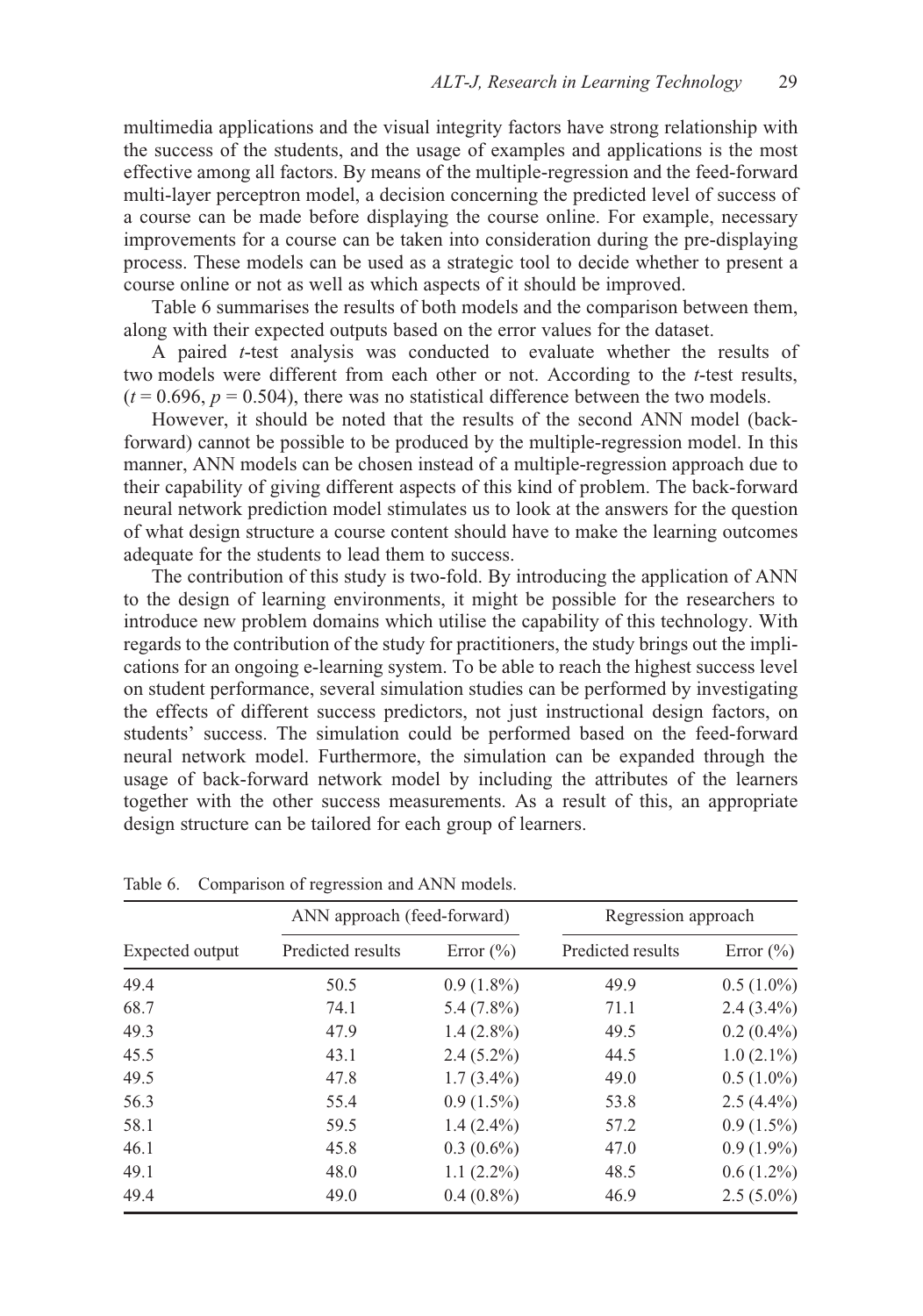# **Conclusion**

Even though the success of an e-learning system is explained by factors such as the number of students and lecturers in the system, their learning and teaching efficiencies, and education technologies used, students' success level is another significant indicator. Students' success level is affected by socio-economic, demographic and instructional design factors. In this study, only instructional design factors were investigated. As a result of the study, it is recommended for instructional designers and lecturers to prepare course contents within a specified standardisation and to make efficient use of multimedia applications. Furthermore, visual design of a course should always be taken into consideration.

During this research, uncontrollable variables such as socio-economic and demographic factors, which are indirectly related to students' success, have not been considered. This remains a limitation of the study. For future work, a statistical analysis of how these factors affect the students' success can be investigated along with the investigation that has been done in this study. Furthermore, as an indicator of success, not only grade point averages but also some other success measurements after graduation should also be included in further studies.

## **Acknowledgement**

The authors would like to thank Sakarya University for their contribution by providing the valuable data, which were taken from Sakarya University Distance Learning Project.

#### **References**

- Angeli, C., and N. Valanides. 2006. Examining the effects of text-only and text-and-visual instructional materials on the achievement of field-dependent and field-independent learners during problem-solving with modeling software. *Educational Technology Research and Development* 52, no. 4: 23–36.
- Ardac, D., and S. Unal. 2008. Does the amount of on-screen text influence student learning from a multimedia-based instructional unit? *Instructional Science* 36, no. 1: 75–88.
- Baker, B.D., and C.E. Richards. 1999. A comparison of conventional linear regression methods and neural networks for forecasting educational spending. *Economics of Education* 18, no. 4: 405–15.
- Bhowmick, A., M.T. Khasawneh, S.R. Bowling, A.K. Gramopadhye, and B.J. Melloy. 2007. Evaluation of alternate multimedia for web-based asynchronous learning. *International Journal of Industrial Ergonomics* 37: 615–29.
- Bozarth, J., D.D. Chapman, and L. LaMonica. 2004. Preparing for distance learning: designing an online student orientation course. *Educational Technology and Society* 7: 87–106.
- Bullock, M., M.G. Geraci, and R.S. Bear. 2003. Designing web-based instruction: A research review on colour, typography, layout, and screen density. *Culture Work* 7, no. 2: 5–11.
- Diaz, D. 1999. CD/Web Hybrids: delivering multimedia to the online learner. *Journal of Educational Multimedia and Hypermedia* 8: 89–98.
	- ———. 2000. Comparison of student characteristics, and evaluation of student success, in an online health education course. PhD diss., Nova Southeastern University.
- Dille, B., and M. Mezack. 1991. Identifying predictors of high risk among community college telecourse students. *The American Journal of Distance Education* 5: 24–35.
- Fresen, J.W., and L.G. Boyd. 2005. Caught in the web of quality. *International Journal of Educational Development* 25: 317–31.
- Gaudart, J., B. Giusiano, and L. Huiart. 2004. Comparison of the performance of multi-layer perceptron and linear regression for epidemiological data. *Computational Statistics and Data Analysis* 44: 547–70.